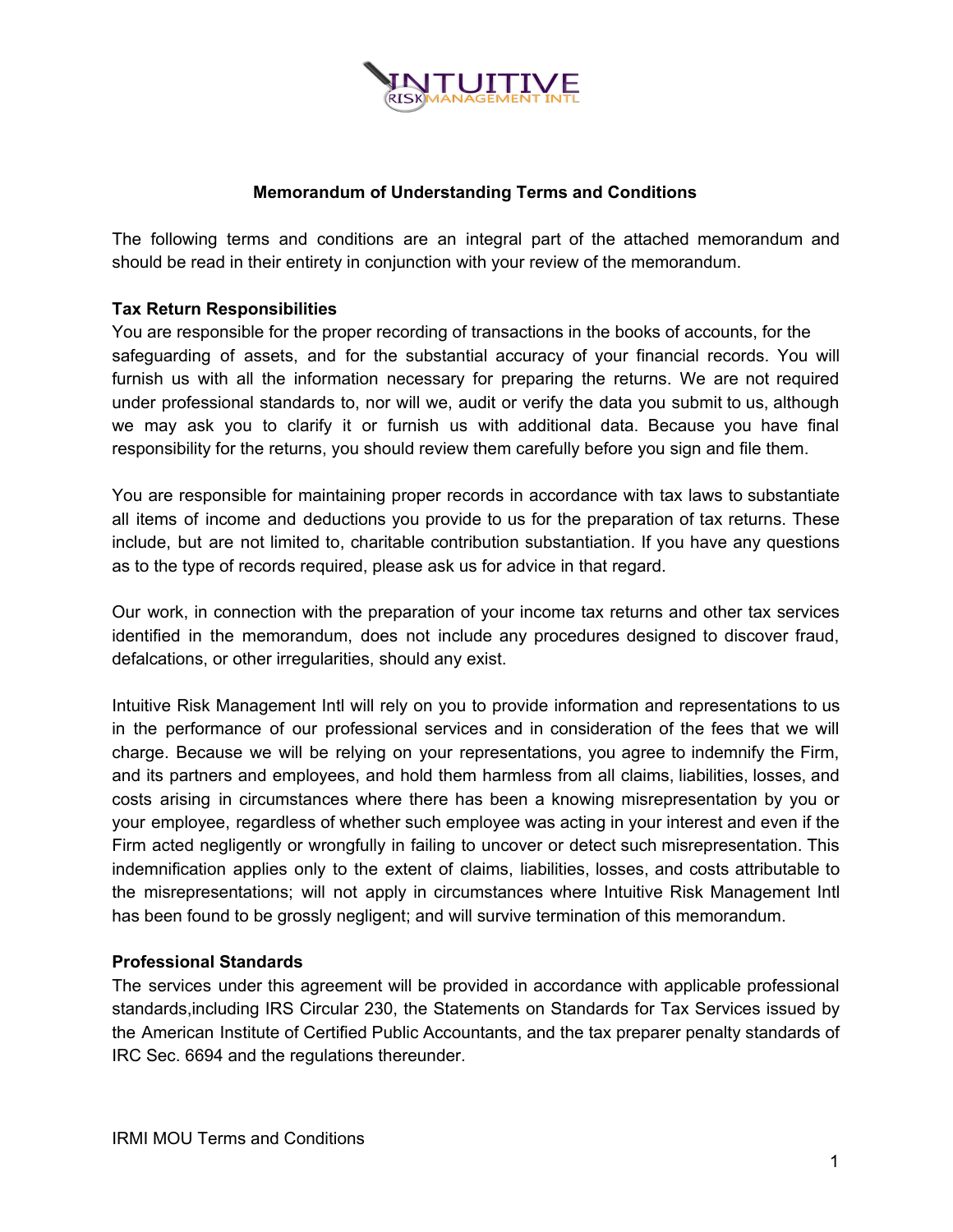

In the performance of our professional services, these standards impose on us certain obligations that may require us to act contrary to what you may believe is in your best interest. As a result, we will not enter into a fiduciary relationship with you and you should not impose on us special confidence that we will conduct this engagement with only your interest in mind. Accordingly, you understand that no fiduciary relationship will be created by this engagement.

# **Substantial Authority Penalty Standard**

The Emergency Economic Stabilization Act of 2008 equalized the tax return preparer penalty standard to your standard as a taxpayer at "substantial authority" for undisclosed tax return positions. The "substantial authority" standard is generally interpreted as having a 40% chance of being sustained on its merits. We will advise you to disclose any tax return position that we believe does not meet the substantial authority standard. In the event that we advise you to disclose a tax return position that, in our professional judgment, will not meet the "substantial authority" standard and you refuse to disclose the position, we reserve the right to stop work and shall not be liable to you for any damages that occur as a result of ceasing to render services. You will be responsible for any charges incurred through the date we stop work on your tax return.

#### **Tax Return Matters**

We will use our professional judgment in preparing tax returns and providing other tax services. Whenever we are aware that a possibly applicable tax law is unclear or that there are conflicting interpretations of the law by authorities (e.g., tax agencies and courts) we will explain the possible positions that may be taken on the tax return. We will follow the position you request on the return so long as it is consistent with tax codes and regulations and interpretations that have been promulgated, including the tax return preparer standards as outlined above. If the Internal Revenue Service or other taxing authority should later contest the position taken, there may be an assessment of additional tax plus interest and penalties. We assume no liability for any such additional penalties or assessments.

The law provides for penalties to be imposed when taxpayers make a substantial understatement of their tax liability. If you would like information on the amount or circumstances of these penalties, or how they relate to the tax return preparer penalties, please contact us.

This engagement does not include responding to government inquiries, notices, or examinations. In the event of a government audit or examination, we highly recommend that you consult with us prior to responding to the taxing authority. Any proposed adjustments by an examining agent are subject to certain rights of appeal. We will be available upon request to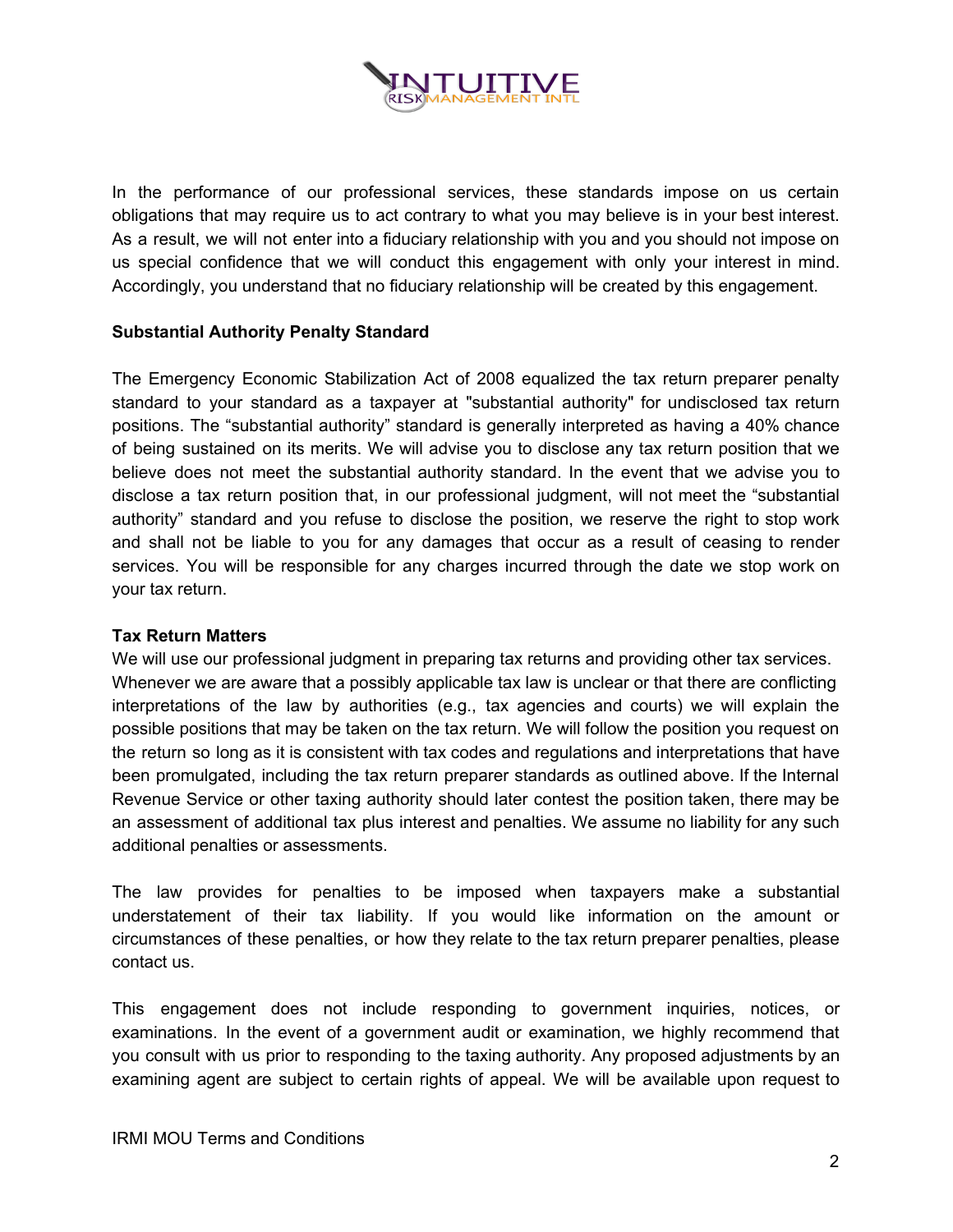

represent you in such matters and will render invoices for the professional services and expenses incurred under our customary billing practices.

A taxpayer may authorize the Internal Revenue Service and state taxing authorities to discuss the taxpayer's tax return with the Enrolled Agent who signed the return as the "preparer." With this authorization, the tax return preparer may (1) provide information that may be missing from your return, (2) call to inquire on the processing of your return or the status of a refund, (3) respond to notices relating to mathematical errors, offsets, and return preparation. As a business practice, we routinely check the "yes" box in the signature area of the tax return that makes an irrevocable election to grant this authority for that specific tax return. The authorization is valid for one year after the due date for filing the tax return. If you do not wish to grant this authority, please notify us.

# **Other Tax Filings and Services**

You are responsible for providing us the information necessary to:

- Prepare any international, state, and local tax forms or returns outlined above in the Summary of Services, and/or
- Identify applicable federal and state tax credits.

Unless we are specifically engaged to do so, we will not perform any nexus or other similar study to determine international, state, or local tax form or return filing requirements that you may have, nor will we perform a detailed analysis of credits for which you are eligible but are not currently claiming.

You are solely responsible for meeting any:

- Foreign country tax or reporting requirements,
- Transfer Pricing documentation requirements,
- State or local requirements for reporting unclaimed property, and/or
- Affordable Care Act reporting requirements.

Intuitive Risk Management Intl will not assist in fulfilling these requirements unless specifically engaged.

Please note that if you have a tax filing requirement in a given foreign, state, or local jurisdiction but do not file the required tax return, it is possible that the non-filing could have adverse ramifications. If you would like more information on this matter, please let us know.

# **Foreign Bank Account Reporting and Foreign Financial Asset Disclosure**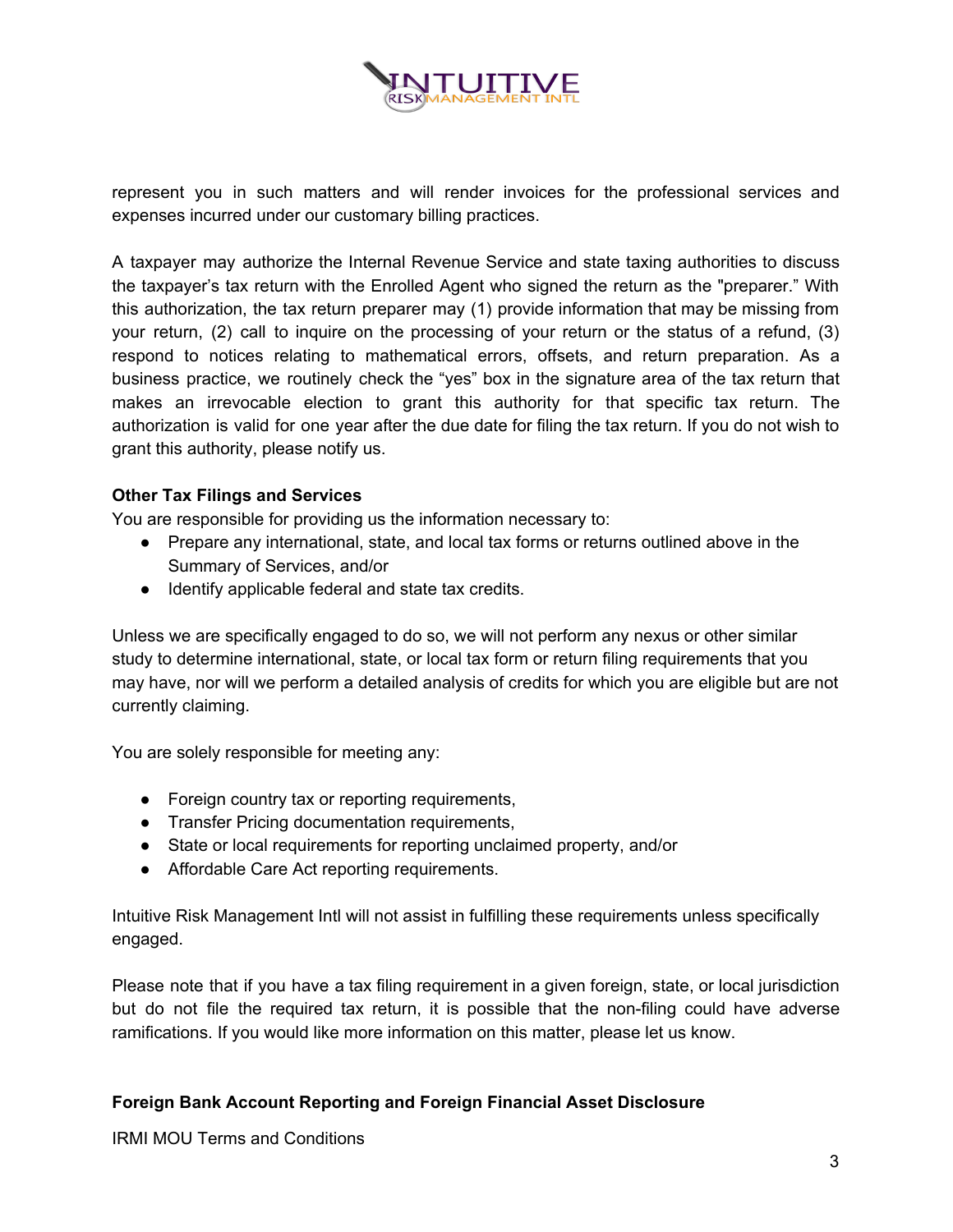

Any person or entity subject to the jurisdiction of the U.S. having a financial interest in, or signature or other authority over, a bank, securities or other financial account(s) in a foreign country having an aggregate value exceeding \$10,000, shall report such relationship. Failure to disclose the required information to the U.S. Department of the Treasury may result in substantial civil and/or criminal penalties. The informational report is due April 15.

In addition, the 2010 Hiring Incentives to Restore Employment Act ("HIRE Act") requires individuals with interests in specified foreign financial assets with an aggregate value, at any time during the year, in excess of certain thresholds beginning at \$50,000 to disclose information with respect to each asset via an income tax return attachment. Failure to disclose the required information may result in substantial penalties and unfavorable extensions of the statute of limitations.

If you have a financial interest in any foreign account(s) or an interest in any specified foreign financial assets, you are responsible for providing our Firm all information necessary to prepare any applicable informational returns or disclosures required by the U. S. Department of the Treasury under Foreign Bank Account Reporting regulations and/or the HIRE Act. If you do not provide our Firm with such information, we will not prepare any of the required disclosure statements. If such information is not provided to us by April 1, we will not be responsible for any penalties that may be assessed.

# **Listed and Reportable Transaction Disclosure**

The regulations under IRC Section 6662 require the disclosure of listed and reportable transactions, including "tax shelters." Failure to disclose the required information may result in severe penalties. If you have entered into any business arrangements that would require disclosure under Reg. Section 1.6011 or IRC Section 6662, you are responsible for providing our Firm all information necessary to prepare any applicable tax return disclosures. If you do not provide our Firm with such information, we will not prepare any required disclosure statement(s), nor will we be responsible for any penalties that may be assessed.

#### **Investment Advice**

Unless otherwise specifically agreed to, our advice concerning a particular investment shall be limited to advising you with regard to the tax ramifications of the investment. It shall not include advising you regarding the economic viability or consequences of the investment or whether or not you should make the investment. Our advice regarding the tax ramifications of the investment shall be based on the documents and information that you provide us regarding the investment. It is specifically understood and agreed that we will not undertake any independent due diligence investigation regarding the investment and that we may rely on the accuracy of the documents and information that you provide us in rendering our opinion about the tax ramifications of the investment.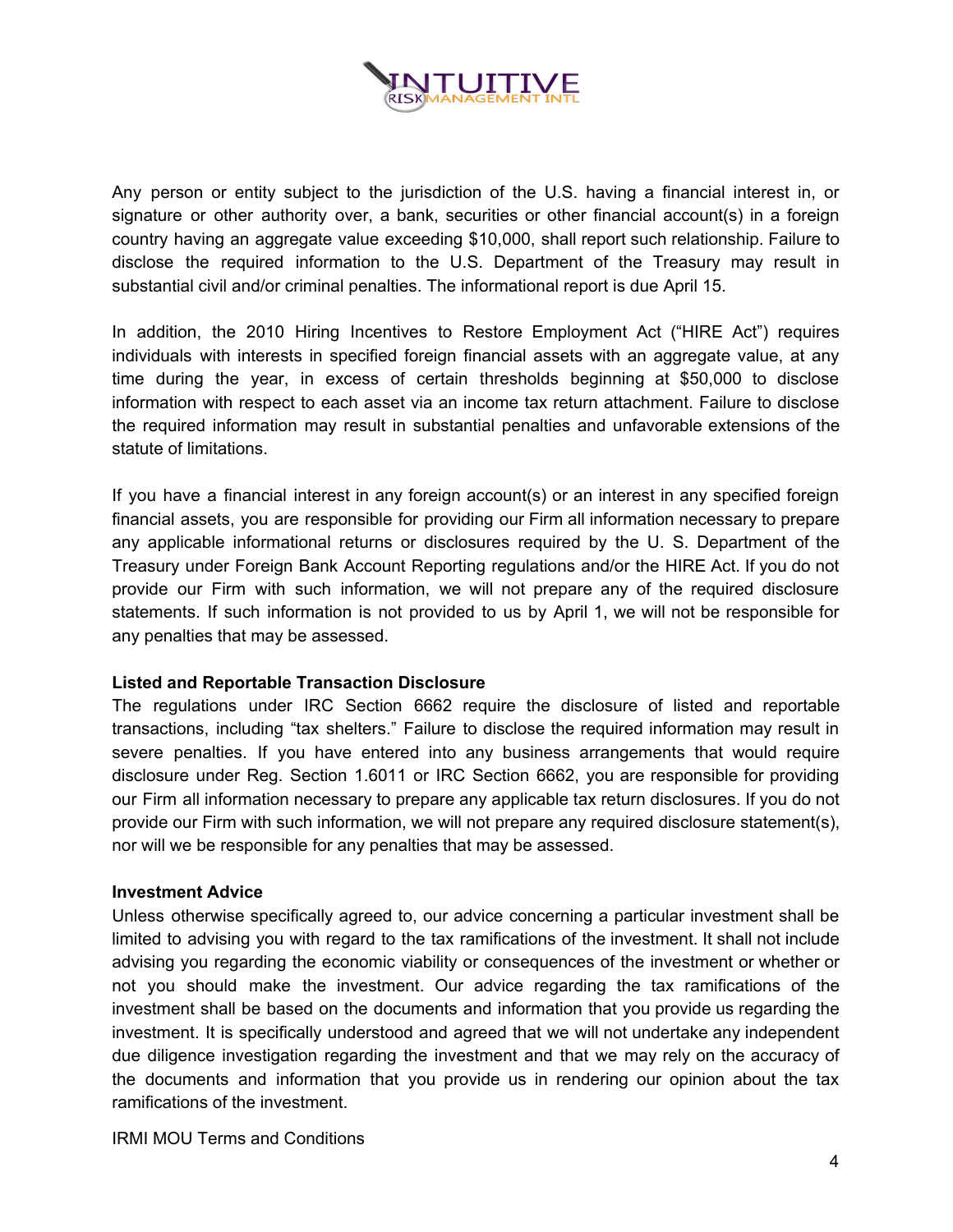

### **Confidentiality and Access to Working Papers**

We are required by professional standards and federal law to keep all information about our engagement confidential, so we will not disclose any information about you unless we have your approval through written consent or are required/permitted by law. This applies even if you are no longer a client.

The working papers and related documentation for this engagement are the property of Intuitive Risk Management International and constitute confidential information. Any requests for access to our working papers will be discussed with you prior to making them available to requesting parties.

### **Record Retention**

It is your responsibility to retain all the documents, receipts, canceled checks, and other data that form the basis of income and deductions reported in the tax returns. As a business practice, we do not regularly make copies for our files of all client documents when preparing tax returns. You should maintain your original records and submit clear copies to the firm. Because our working papers and files are not a substitute for the original records, you should store them in a secure place. Digital copies of your prepared tax return are available upon request.

We are committed to the safekeeping of your confidential information, and we maintain physical, electronic, and procedural safeguards to protect your information. In general, it is our Firm's policy to keep copies of tax returns, working papers and other records related to this engagement for no more than seven years from the date we issue your tax returns.

### **Electronic Transmittals**

During the course of our engagement, we may need to electronically transmit confidential information to each other, within the Firm, and to other entities engaged by either party. Although email is an efficient way to communicate, it is not a secure means of communications and thus, confidentiality may be compromised. As an alternative, we recommend using our Client Portal ("Portal") to transmit documents. Portal allows you, us, and other involved entities to upload and download documents in a secure location. You agree to the use of email, Portal, and other electronic methods to transmit and receive information, including confidential information between the Firm, you, and other third party providers utilized by either party in connection with the engagement.

#### **Third-Party Service Provider**

In the normal course of business, we may on occasion use the services of an independent contractor or a temporary or loaned employee, all of whom may be considered a third-party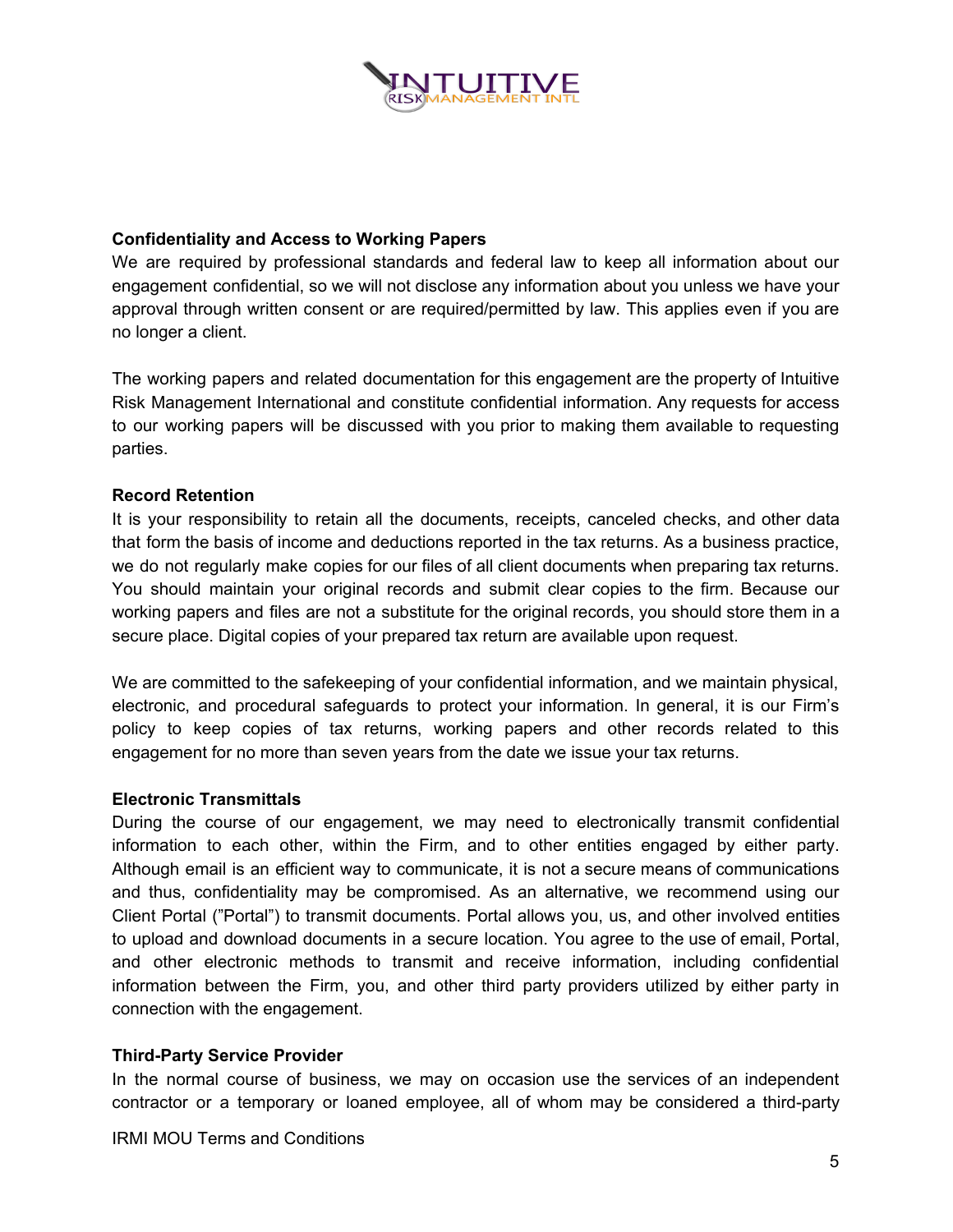

service provider. On these occasions, we remain responsible for the adequate oversight of all services performed by the third-party service provider and for ensuring that all services are performed with professional competence and due professional care. We will adequately plan and supervise the services provided by the third-party service provider; obtain sufficient relevant data to support the work product; and review compliance with technical standards applicable to the professional services rendered. We will enter into a contractual agreement with the third-party service provider to maintain the confidentiality of information and be reasonably assured that the third-party service provider has appropriate procedures in place to prevent the unauthorized release of confidential information to others.

In the event we intend to utilize third parties who will provide services that involve substantive determination or advice affecting your tax liability, we will request your prior approval through a separate written consent.

We may also use third party technology vendors in serving your account. If we share confidential information about you with these third parties, we remain committed to maintaining the confidentiality and security of your information.

### **Enrolled Agent (EA) - Client Privilege**

Federal law and state law, where applicable, have extended the attorney-client privilege to some, but not all, communications between a client and the client's tax agent. The privilege applies only to non-criminal tax matters that are before the Internal Revenue Service or brought by or against the U.S. Government in a federal court. The communications must be made in connection with tax advice. Communications solely concerning the preparation of a tax return will not be privileged.

Taking advantage of privilege requires specific and deliberate actions on our part, including the creation of separate engagement letters, billing records, and files with restricted access. As a general business practice, we will not incur the significant additional costs to execute these actions to preserve privilege for communications that would otherwise qualify, unless you specifically request us to do so.

When we are requested to take actions to preserve privilege for communications with you, such confidentiality privilege can be inadvertently waived if you, or your representative, discuss the contents of our communications with a third party, such as a lending institution, a friend, or a business associate. We recommend that you contact your legal counsel before releasing any privileged information to a third party.

If we are asked to disclose any privileged communication, unless we are required to disclose the communication by law, we will not provide such disclosure until you have had the